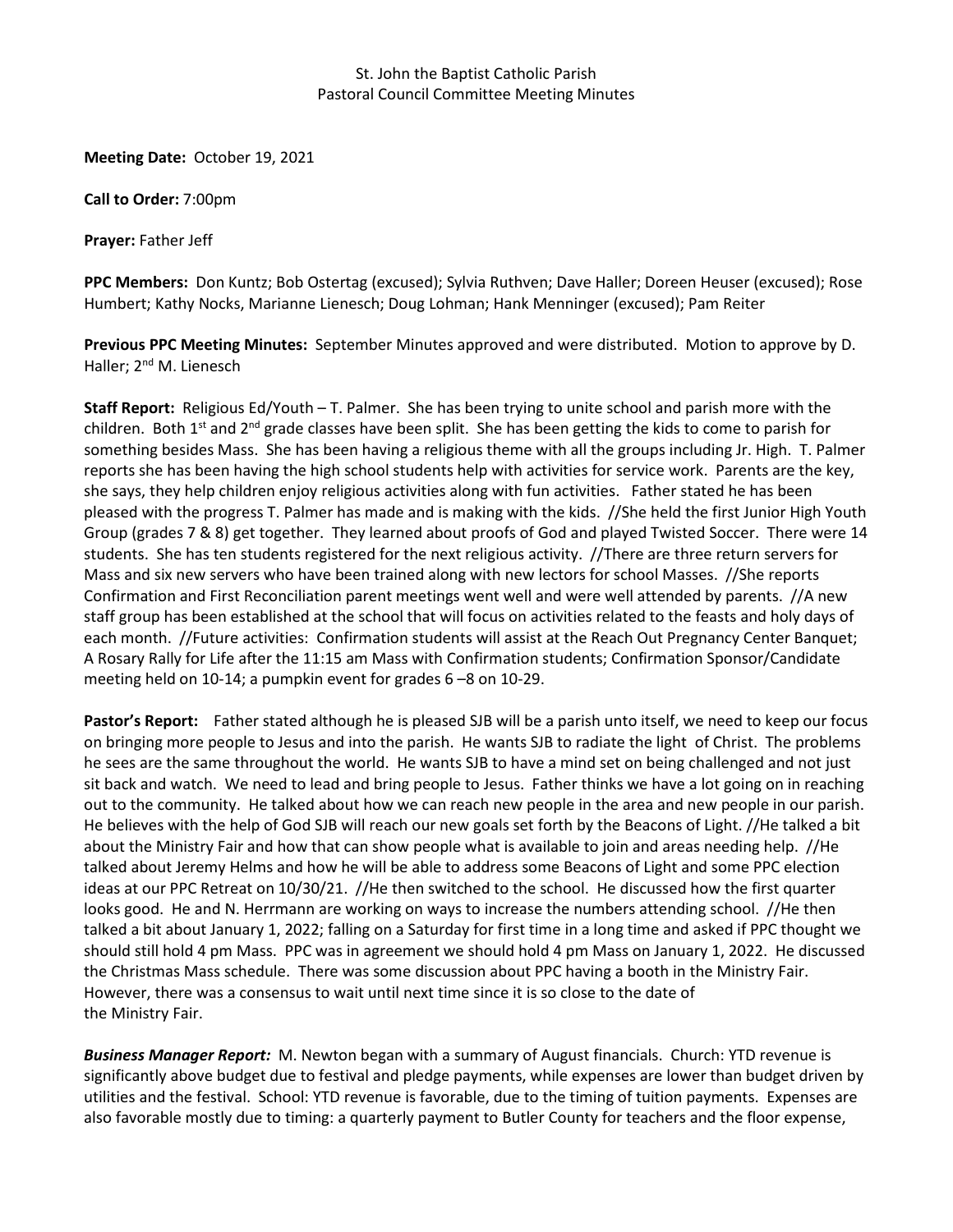## Page 2 Parish Pastoral Council Committee Meeting Minutes 10-19-21

both budgeted in August but paid in September. //Total Church, School, Cafeteria: YTD: Both revenue and expenses are favorable with some due to timing and some real time. // Statement of Financial Position: The August cash balance increased significantly from July, driven by the semi-annual new church pledge check and August profitability. //A \$200K prepayment of the new church loan occurred. //Buildings and Grounds: the kick-off of parish office phone replacement effort along with normal work orders which were completed. //School: Applied for cafeteria new equipment grants for convection ovens and range. We need to wait until grant decisions are made (sometime in December) to order the equipment. // Church: We had a successful church picnic with \$2,600 in contributions. There are some new church lighting schemes in effect. //Other: Super Raffle mailing has been sent out. The drawing will be 11-17. //Drive through Turkey Dinner set for 11-14.

*Pastoral Associate:* E. Hollis has finished scheduling and adjusting liturgical ministers and greeters for Masses. //The Small Faith Groups have resumed. // Mass and Prayer/Communion Services at Shawneesprings and Harrison Trails have been established. //The Ministry Festival was successful. // Meetings with young adults and adults are ongoing. //Collections of donations continue for El Salvador Twinning Project. He is now working on trip to visit El Salvador for winter of 2022// Breaking Open the word Bible Study has begun. // E. Hollis has confirmed This City, His City ministry will resume. //The Bicentennial Day of Service on 10-9-21 was successful with more than 30 people participating.

*School Principal*: N. Herrmann reports there are still no student or staff cases of COVID. //The first PTC meeting was held with great attendance. //Students had school picture day. //The teachers are meeting monthly for a Liturgy Meeting to plan school wide projects, prayers, etc. for each month (lead by T. Palmer). During the month of October, the school is focused on praying for all babies -- born and unborn. //N. Herrmann attended several principal meetings this month: the Cluster meeting, the Superintendent advisory meeting, the AOC principal meeting and Beacons of Light principal meeting (in September). //The PTC walk-a-thon was successful, and the school raised more than the goal of \$12,000 by raising \$20,000. //Kindergarten and first grade went on first field trips since March 2020.

*Religious Education:* See T. Palmer Staff report above.

*Music Director:* M. Johnson began organ accompaniment to Thursday 6 pm daily Mass. Thursday Mass attendees are very appreciative. He continues to prepare music for the Masses at Shawneesprings and Harrison Trails. // Prayer in the Spirit of Taizé was held on 10-8. On 10 23/24 he provided the accompaniment for the Anointing of the Sick during all weekend Masses.

*Building and Grounds:* See report from Business Manager.

Parish Life: P. Reiter reports: They worked at Pumpkin Festival helping the Lohman's Booth. //Lunch was provided for Bountiful Hearts on 9-25. //Hosted the Archdiocese "let Your Service Shine Day on 10-9. This was held at Harrison Township Civic Center. Volunteers included Knights of Columbus and many parishioners. //The JULIETS met on 9-23 with 16 ladies at Monk's Kitchen. //Chocolate, Coffee and Crafts will change to the Breakfast Blub. The first gathering will be on 12-11 the restaurant will be determined later. //They participated in the SJB 1<sup>st</sup> Annual Ministry Fair. // The group is looking for new members and new ideas for fund raising.

*Reports from Social Action:* K. Nocks reports: Bountiful Hearts: September 25. Hosted by the Parish Life team. Social Action team delivered meals to 42 homebound. Members of SVdP Society helped with boxes of food. The next meal will be 10-23. //Feeding Hungry Children: They will continue to deliver meals during fall and Christmas break. There are still funds available from ongoing donations and the availability of funds from the federal child care credit has been helpful to families. //Community garden: Garden has been harvested and all are grateful to eight capable gardeners who made this project successful feeding more than 300 persons fresh